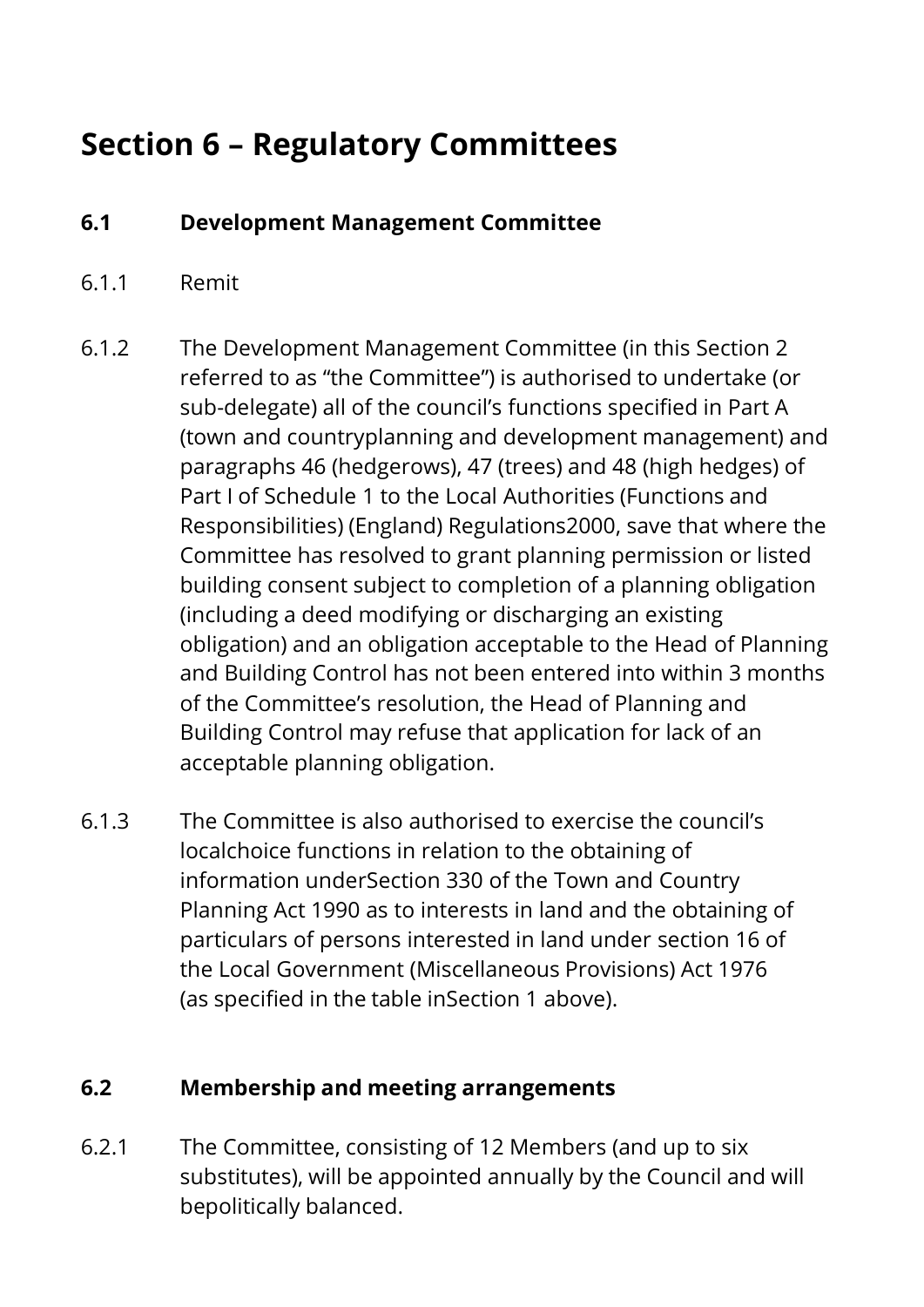6.2.2 The Committee will meet in accordance with a schedule of Ordinary Meetings, although meetings may be cancelled due to lack of business, or additional meetings may be arranged as necessary, inconsultation with the Chairman of the Committee.

### **6.3 Quorum**

6.3.1 The Quorum for the Committee shall be four Members.

## **6.4 Procedure at meetings**

- 6.4.1 Procedure at meetings shall be in accordance with the Council Procedure Rules in Section 3, except as provided in 6.4.2 to 6.4.4 below.
- 6.4.2 At a meeting of the Development Management Committee, a person or their representative may, if notice in writing, by telephone or in person has been given by 5pm two working days before the meeting, speak on a particular planning application, provided that it is on the agenda to be considered at the meeting
- 6.4.3 For each planning application, which is subject to consideration at the meeting, there will be a three minute time slot for people speaking in support of an application and one three minute slot for those speaking in objection to an application. If the planning application relates to a district plan strategic site, the time permitted for each slot is six minutes.
- 6.4.4 In addition to one speaker in support and one speaker in objection to an application, there is also provision for the local Town or Parish Council to